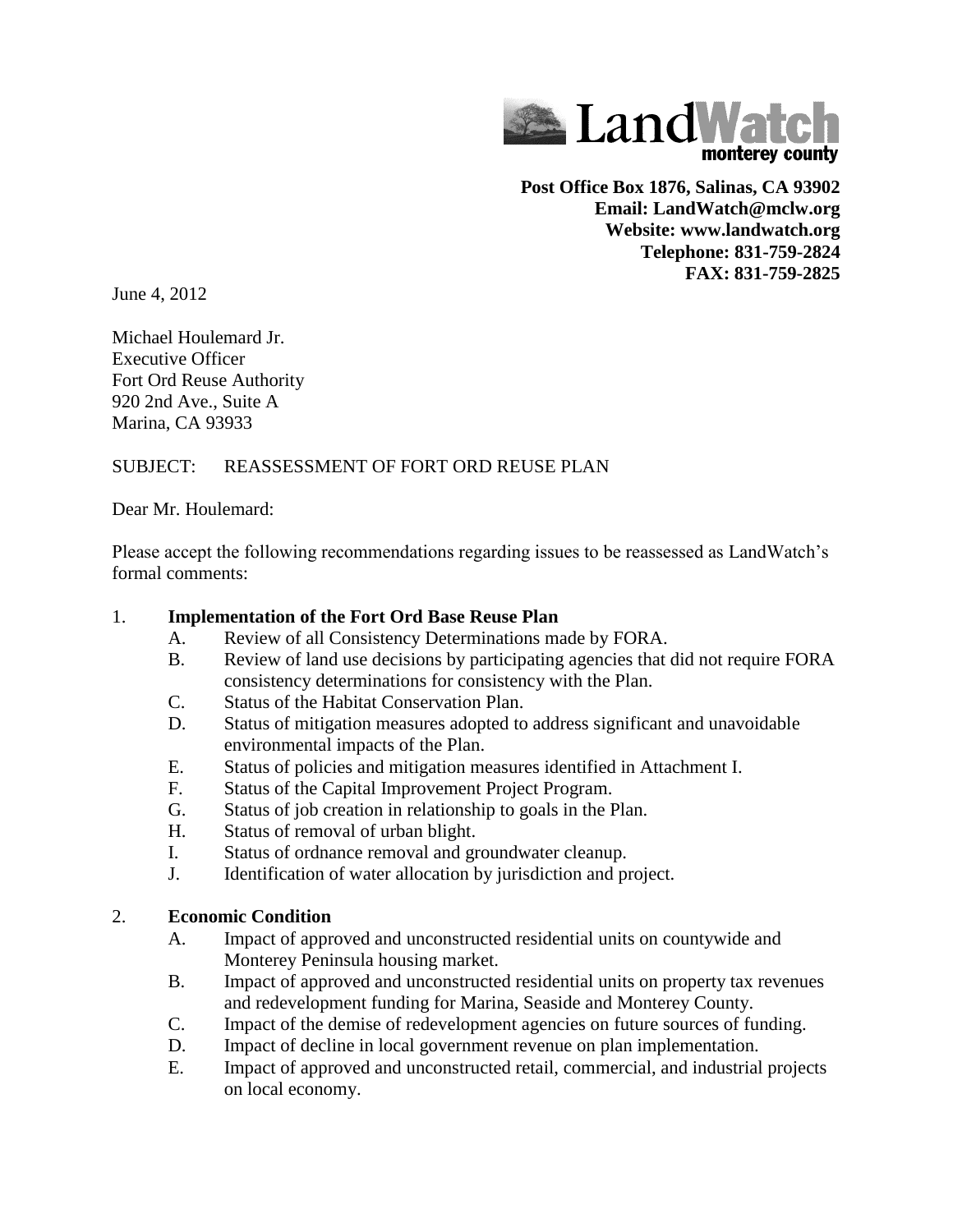## 3. **Population and Employment Forecasts**

- A. While we understand that your economic consultant plans to assess population and employment trends, we strongly recommend that formally adopted forecasts be those adopted by the AMBAG Board of Directors. This will assure that all regional planning efforts for air quality, water supply and transportation are consistent in terms of planning for future conditions.
- B. We also urge FORA staff to participate in development of the AMBAG forecasts.

### 4. **Role of Staff in Plan Implementation**

- A. Identification of process for responding to public record requests.
- B. Identification of role of staff as advocate for projects that have not been submitted to FORA Board for action.

We appreciate having participated in the meetings with the Sierra Club, LandWatch and FORA staff set up by Assemblymember Monning. These meetings were very helpful in clarifying issues related to FORA. Finally, thank you for your consideration of our formal submission of issues that we recommend be addressed in the reassessment process.

Sincerely,

Amy L. White Executive Director

Enc. Attachment I

cc: Assemblymember Bill Monning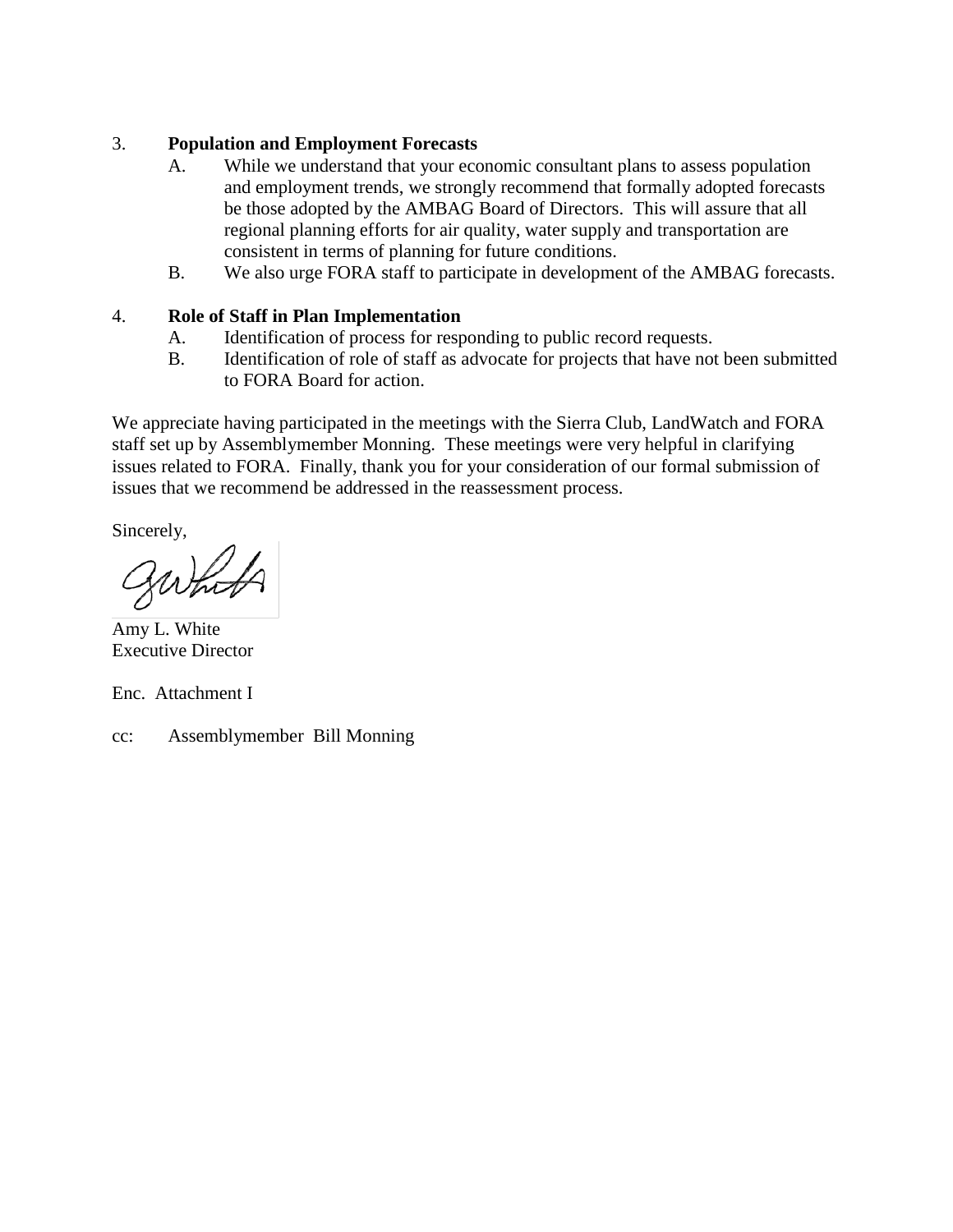### **ATTACHMENT I**

Fort Ord Reuse Plan Final EIR – certified June 13, 1997

Water Supply (P. 4-49)

Two regional water management agencies have jurisdiction at former Fort Ord. The Monterey County Water Resources Agency (MCWRA) is responsible for regulation and supply of water from the Salinas Valley, and the Monterey Peninsula Water Management District (MPWMD) is responsible for regulation and supply of water from the Seaside Valley Basin. Through an agreement between the Army and MCWRA, 6,600 acre feet per year (afy) of water is available from the Salinas Valley groundwater basin for former Fort Ord land uses, provided that such provisions do not aggravate or accelerate the existing seawater intrusion. The Seaside Valley groundwater basin supplies an additional 400 afy of water, which is used for the City of Seaside golf course.

(P. 4-53, Section 2. Paragraph 3) By reason of an Army agreement with the Monterey County Water Resources Agency (MCWRA), a potable water supply of 6,600 afy is assumed to be assured from well water until a replacement is made available by the MCWRA (provided that such withdrawals do not accelerate the overdraft and seawater intrusion problems in the Salinas Valley groundwater aquifer). The 6,600 afy of well water could support the first phase of development of the proposed project to the year 2015.

Development to 2015 would result in a water demand of 6,469 afy; this figure accounts for a 10% distribution loss due to leaks and does not include an additional demand of 1,952 afy expected to be supplied by reclaimed water. However, given the existing condition of the groundwater aquifer, there is public concern over the ability of the water wells to "assure" even 6,600 afy.

(P. 4-54, paragraphs one and two) If groundwater wells were unable to supply the projected 2015 demand of 6,600 afy of water for former Fort Ord land uses, e.g., if pumping caused further seawater intrusion into the Salinas Valley aquifer, the desalination plant could be developed earlier than the year 2015. It is recommended that an alternate water supply source, such as onsite storage facilities, be considered.

In order to ensure the water supply issue is resolved and the proposed project does not aggravate or increase the seawater intrusion problem, policies and programs have been developed that would need to be adopted before development of the proposed project could proceed. The following policies and programs for the Cities of Marina and Seaside and Monterey County relate to water supply. [Also refer to the policies and programs related to groundwater recharge in Section 4.5.2].

(P.4-55) Hydrology and Water Quality Policy C-3: The MCWRA and the City/County shall cooperate with MCWRA and MPWMD to mitigate prevent further seawater intrusion based on the Salinas Valley Basin Management Plan, to the extent feasible.

Program C-3.1: The City/County shall continue work with the MCWRA and MPWMD to estimate the current safe yields within the context of the Salinas Valley Basin Management Plan for those portions of the former Fort Ord overlying the Salinas Valley and Seaside groundwater basins, to determine available water supplies.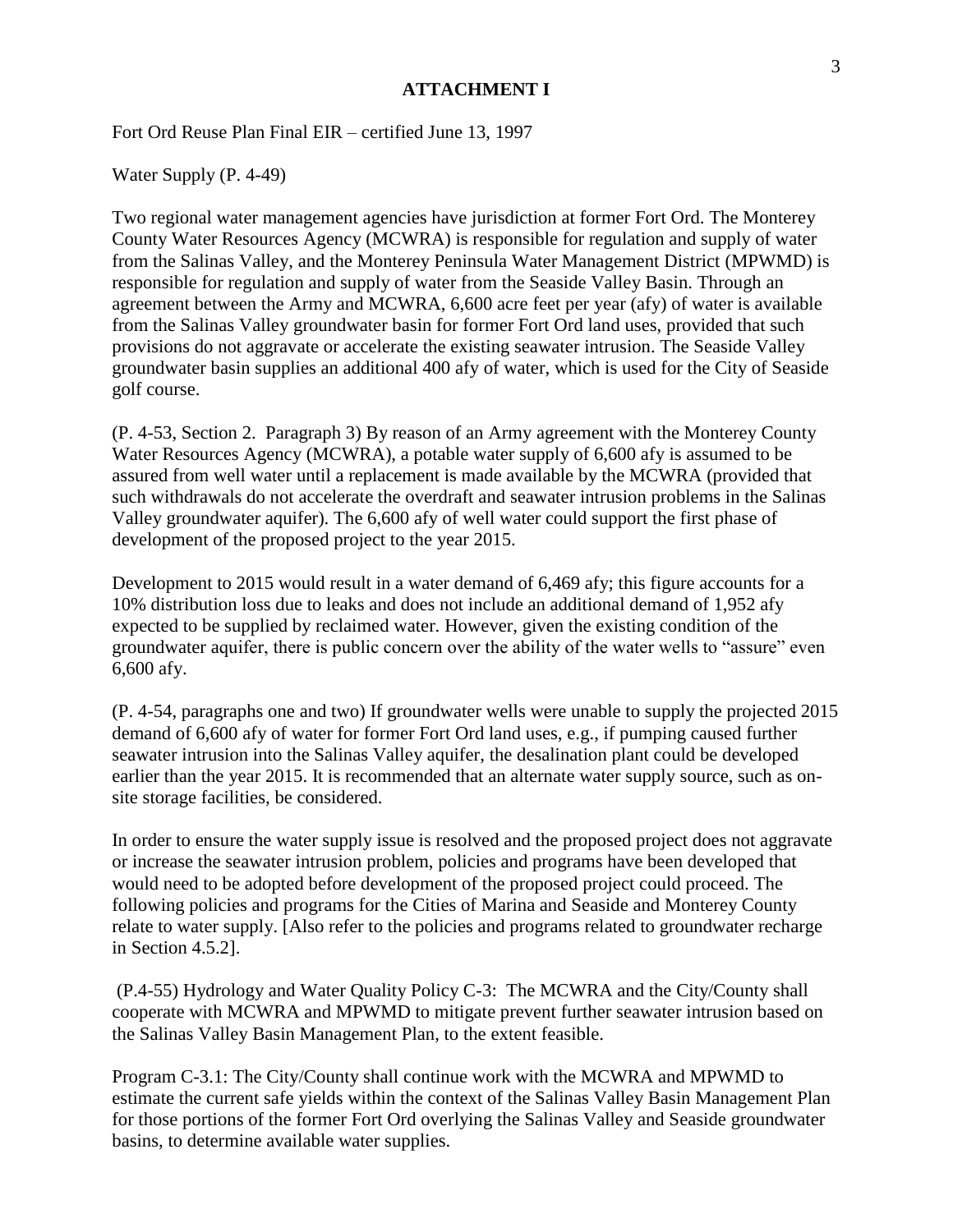Program C-3.2: The City/County shall work with the MCWRA and MPWMD appropriate agencies to determine the extent of seawater intrusion into the Salinas Valley and Seaside groundwater basins in the context of the Salinas Valley Basin Management Plan and shall participate in developing and implementing measures to prevent further intrusion.

These programs and policies serve to define the local jurisdictions' involvement in future water supply planning for former Fort Ord, identify potential water supply sources on- and off-site, and affirm the local jurisdictions' commitment to preventing further harm to the local aquifers. They also ensure that water supply remains the primary constraining factor for ultimate buildout of the proposed project, by limiting development in accordance with the availability of secured supplies. However, these programs and policies do not adequately address groundwater recharge; therefore, the following mitigation measures have been recommended for consideration.

Mitigation: Write a program to be adopted by the Cities of Marina and Seaside and the County of Monterey prior to implementing the proposed project that states: the City/County shall adopt and enforce a stormwater detention plan that identifies potential stormwater detention design and implementation measures to be considered in all new development, in order to increase groundwater recharge and thereby reduce potential for further seawater intrusion and augment future water supplies.

Mitigation: A Development and Resource Management Plan (DRMP) to establish programs and monitor development at Fort Ord to assure that it does not exceed resource constraints posed by transportation facilities and water supply shall be established by FORA.

See also the following:

Seawater Intrustion map - 180-foot aquifer: <http://www.mcwra.co.monterey.ca.us/SVWP/01swi180.pdf>

Seawater Intrusion mpa - 400-foot aquifer: <http://www.mcwra.co.monterey.ca.us/SVWP/01swi400.pdf>

Conclusion from a 2001 hydrogeologic report on the Marina and Fort Ord area [ Final Report: Hydrogeologic Investigation of the Salinas Valley Basin in the Vicinity of Fort Ord and Marina, Salinas Valley, California] .

[http://www.mcwra.co.monterey.ca.us/Agency\\_data/Hydrogeologic%20Reports/Salinas%20Basi](http://www.mcwra.co.monterey.ca.us/Agency_data/Hydrogeologic%20Reports/Salinas%20Basin%20Ft%20Ord%20Marina/SV_BASIN_FT_ORD_MARIN.HTM) [n%20Ft%20Ord%20Marina/SV\\_BASIN\\_FT\\_ORD\\_MARIN.HTM](http://www.mcwra.co.monterey.ca.us/Agency_data/Hydrogeologic%20Reports/Salinas%20Basin%20Ft%20Ord%20Marina/SV_BASIN_FT_ORD_MARIN.HTM)

"Seawater intrusion is continuing to migrate inland near the city of Marina and former Fort Ord areas, in addition to along the axis of the Salinas Valley. This intrusion is likely due to the continued production of groundwater from the 180-Foot and 400-Foot Aquifers in this area, despite a substantial transfer of pumping to the Deep Aquifer since the 1980's."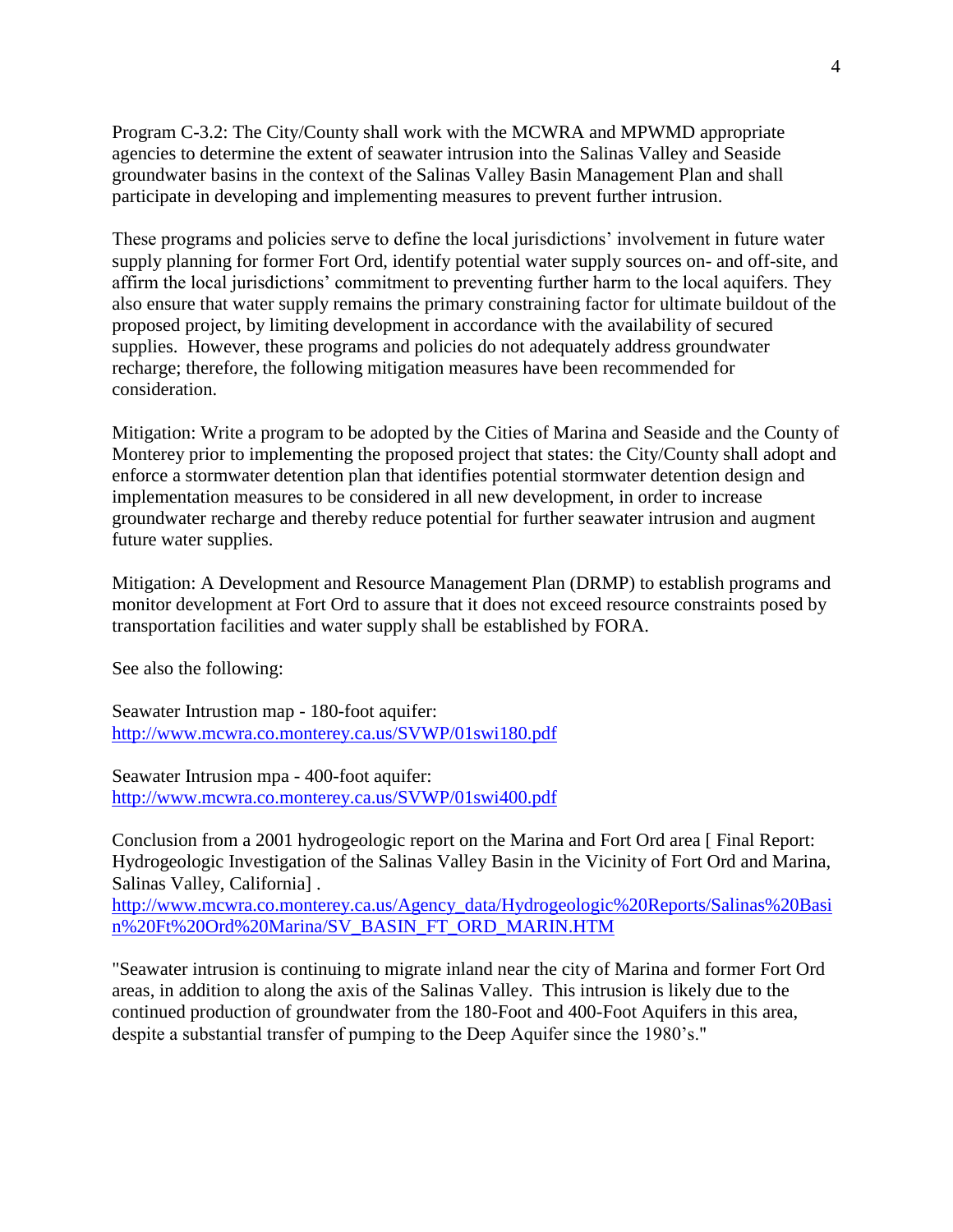### MCWRA Home Page Conclusions References

#### 7.0 RECOMMENDATIONS

The following recommendations are made following the evaluation of lithologic, geophysical, ground water elevation, and ground water quality data available in the study area for the 180- Foot and 400-Foot Aquifers:

1. Continue monitoring ground water quality and elevations at the Fort Ord production wells (FO-29, FO-30, and FO-31) and wells to north (14S/2E-33P01 and 14S/2E-28C01). Measurement of elevations have not been possible at the Fort Ord wells for several years and maintenance may be required.

2. Continue monitoring ground water quality at wells 14S/2E-21N01 and 14S/2E-21E01 and collect additional lithologic and groundwater quality data from surrounding wells to determine the most likely path of seawater migration to this area.

3. Include the Beach and Airfield wells in MCWRA's ground water monitoring program and continue to search for early monitoring data collected by the U.S. Army.

4. Collect depth-specific samples for chloride analysis at the dually perforated Airfield well near Marina Airport to determine if elevated concentrations derive from the 180-Foot Aquifer or from the 400-Foot Aquifer.

5. Redefine the Pressure Zone to include the Marina and former Fort Ord area as defined by the extent of the SVA clay and underlying valley fill deposits (including the 180-Foot and 400-Foot Aquifers). This will clarify the potential for hydraulic interaction between the Salinas Valley and city of Marina/Fort Ord area.

6. If monitoring well data must be relied upon in lieu of production well data, the monitoring well should specifically be screened at the bottom of and also the most permeable zone of the subject aquifer to account for the higher density of seawater. Alternatively, depth specific samples should be collected to evaluate the potential for stratification within the monitoring well if possible.

7. Install an exploratory boring near well 14S/2E-28C01 to confirm the thickness of the SVA clay at this location. Knowledge of a 'hole' in the SVA has significant implications concerning potential for agricultural runoff migration to deeper aquifers.

8. Collect and analyze clay samples from the SVA beneath both former Fort Ord and the Salinas Valley to clarify the lithologic relationship between these two clay units. Possible analytical methods include radiocarbon dating, x-ray diffraction, or multi-spectral gamma analysis.

9. Reevaluate the lithologic contacts within the Paso Robles Formation and with underlying formations between 14S/1E-24L and the deep MCWD wells after the USGS report on 14S/2E-24L is available. A more in-depth correlation between these two areas will directly address features of the "Marina trough", if it exists.